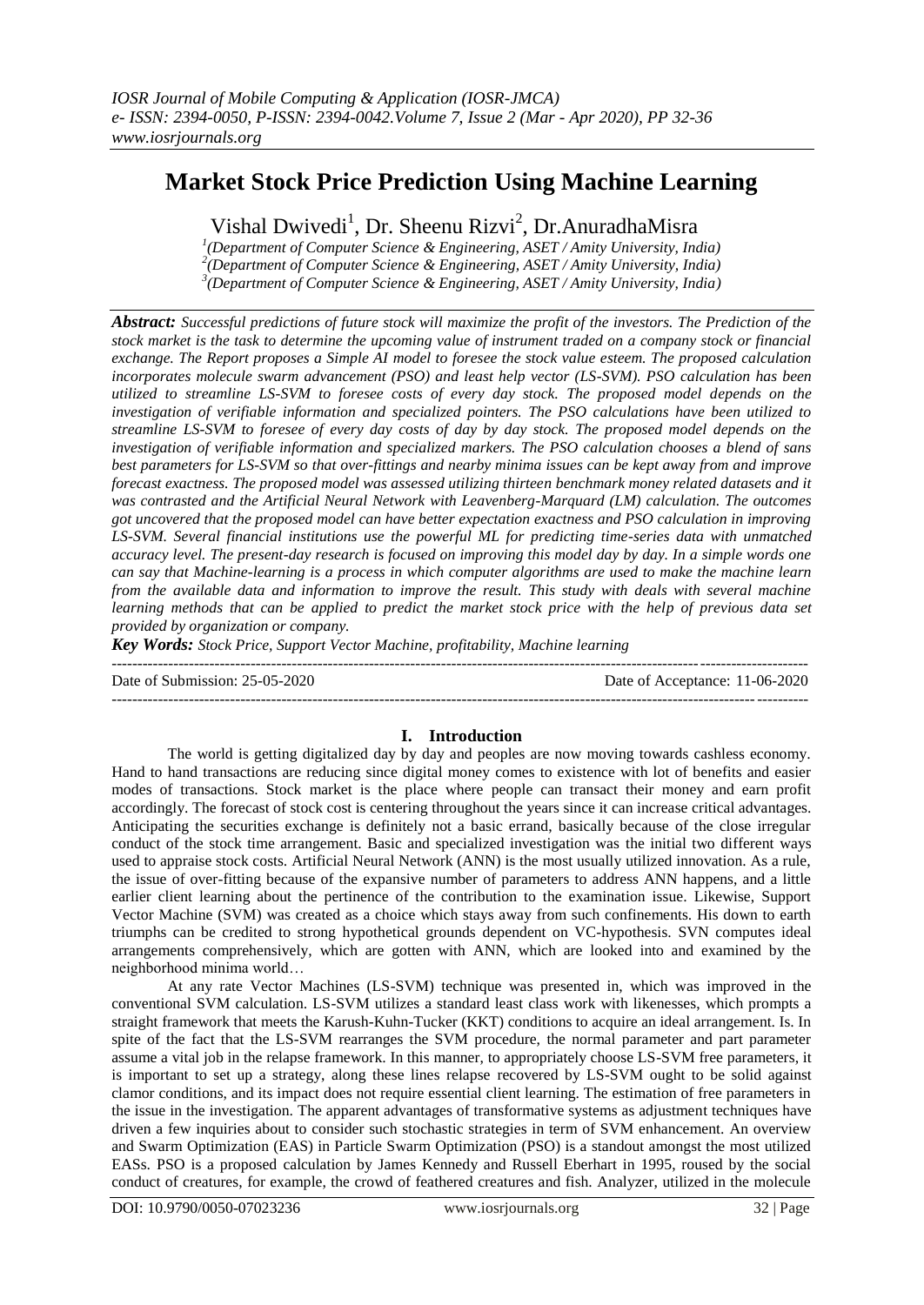swarm enhancement calculation, while making changes in accordance with 'nearby' and 'worldwide' best particles, it is adroitly like the hybrid activity utilized by Neural Network.

The perceived benefits of evolutionary strategies as adaptation methods have led some researchers to consider such stochastic methods in terms of SVM optimization. Observations of a survey and evolutionary algorithm (EAS) were found. The working of this algorithm is based on the social behavior of animals e.g., the herd of birds or fish farming. The involved optimizers conceptually similar to the crossover operation employed in genetic algorithms. It is able to make adjustments to "local" and "global" best particles.

The algorithm also uses a fitness function in particle swap customization, which is used to calculate the proximity of the solution according to the specified optimum value. The particle swarm optimization has a different concept from evolutionary computing. It can be noted that in particle Swamp method, the flight potential solutions are increasing rapidly towards a "better" solution in the hyperspace, whereas the evolutionary computations are directly operated on possible solutions in the schemes which are the form of places in the hyperspace Are shown in SVM was used in stock market forecasting. Forecasting of financial time series was presented using the customized SVM by PSO. Optimization of the share price prediction model based on the support vector machine has been introduced. The forecasts of the financial time series based on the Wavelet kernel support vector were presented. The computational intelligence approach was introduced for stock price forecasts. A hybrid approach was introduced by integrating wave-based feature extraction with MARS and SVR for stock index forecasts. Summary of an interval type-2 fuzzy logic-based system and opportunities for mediation in the stock exchanges was presented for the modeling generation. Fuzzy decision has been presented in strong stock trading using trees. The ANN-PSO-GA approach was presumed for day-to-day stock e-exchange prices, in which forecasts were presented. A hybrid fuzzy intelligent agent-based system for stock algorithm was introduced in the same algorithm.

A Machine Learning (ML) approach that will be trained from the available stocks data and gain intelligence and then uses the acquired knowledge for an accurate prediction. In this context this study uses a machine learning technique called Support Vector Machine (SVM) to predict stock prices for the large and small capitalizations and in the three different markets, employing prices with both daily and up-to-the-minute frequencies.

## **II. Understanding the problem Statements**

Our aim is to predicts the stock prices on daily routine with the historical data set from the different organizations and companies. The past data will be collected, analyzed and after applying the machine learning algorithms, a system will be proposed that might predict the stock price in future with approximately same value as expected. Mainly market stock analysis is classified into two categories:

 **Fundamental Analysis:** This type of Market stock analysis deals with the current business scenario of organization and the financial performance of company.

 **Technical Analysis:** This type of market stock analysis deals with the understanding of charts and statistical figures to identify the trend of market.

## **III. The Proposed Work**

Since every problem-solving scenario needs a proper step wise processes that executes the operation and gives the results as required. Market stock price prediction also needs a step wise process that is being implemented using machine learning. Here are some of the steps that are followed to predicts the market stock price. This method can be applied on almost every technique used to predicts the market stock price.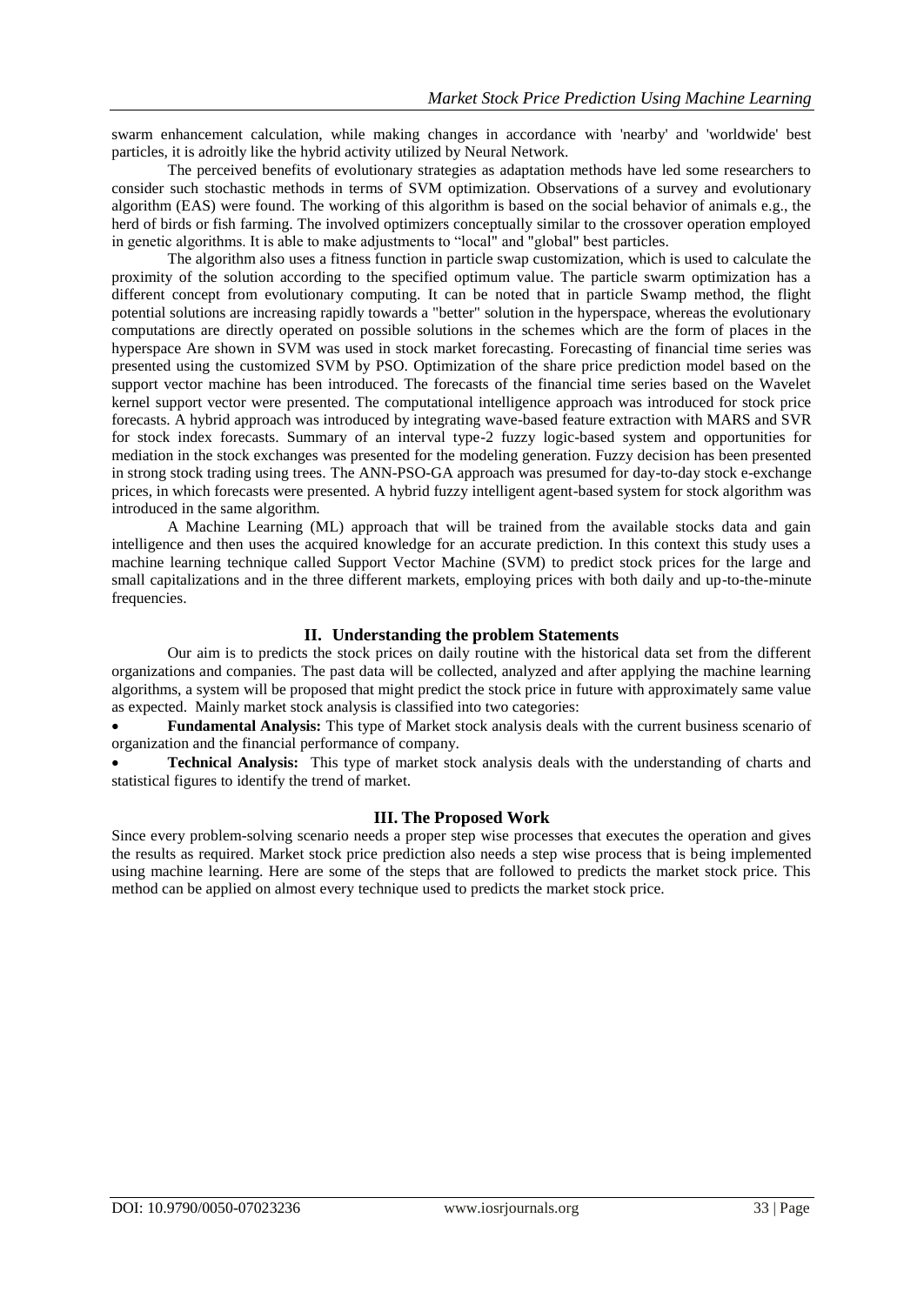

**Figure 1**. The flow chart used in process of Market stock price prediction.

#### **IV. Techniques used in Market Stock Price Prediction**

**Neural Systems** are commonly considered to have up prescient power yet the principle issue related with it is that some little modification in the preparation information that is utilized for application AI calculations can prompt extensive changes in the prediction. Thus, they have numerous hindrances when connected to time arrangement model. Stock trade which is an exceptionally stochastic and a dynamic movement is exceedingly affected by the large scale and miniaturized scale prudent exercises that occur. Natural proportion of execution that is utilized is the forecast mistake. As thought of one mistake isn't attractive to foresee a framework so Mean supreme error, mean squared error, mean outright rate error, root mean squared blunder and rate mean total deviation is utilized. Time arrangement demonstrate utilizing neural system utilizes the back-spread feed forward system with one input, output and shrouded layer each. Predicting the end value one day ahead of time is finished by it. It utilizes the Gradient drop calculation as the learning capacity and the sigmoid capacity as the enactment function. It has been watched while utilizing this methodology for foreseeing NIFTY and MIDCAP50 that it performs well when the dataset utilized. This model functions admirably when the clamor is less and forecast precision is diminished extensively when the commotion is expanded.

**Analysis Based Methodology** is created and structured by contemplating an assortment of macroeconomics, mechanical environment, financial condition and money related news. This methodology improves the basic leadership ability of the financial specialist and encourages him to contribute admirably, winning greatest benefit. This methodology is performed in a progression of steps. (TEJ) the money related pointers for every particular stock form are caught after which they are standardized. Loads of the standardized budgetary marker is determined by breaking down the connection between's the stock and money related pointer by utilizing the GRA (Grey social examination).

**Linear Regression** related to the least square technique for assurance of parameters and moving normal strategy is utilized to foresee the securities exchange time arrangement information. The moving normal strategy is demonstrated by taking the normal of estimation of perception of a specific time length and putting the incentive in the middle of the range. The explanation behind choosing this technique is that it will in general lessen the change in market and acquire the estimation of the pattern of time arrangement with high exactness. The rate gaining which is the proportion of current market cost and the winning per share is utilized to make the regression equation. The framework can foresee the month to month and week by week unique development of stock costs. The primary advantage of this methodology is that it yields a numeric anticipating strategy which has advantage and is straightforward in comparison to certain words, for example, high, low, medium, flat, which might be ambiguous if the range isn't referenced.

**Support Vector machine (SVM)** can be connected to conjecture the stock trade by utilizing some organization explicit parameters, for example, cost per profit proportion of stock, net income by share. Though it is troublesome and complex to characterize whether a market is great or not this strategy characterizes great when the offer of a specific organization ascended over a year else named bad. It is likewise hard to decide the parameters that ought to be considered for checking whether estimation of offer rose. SVM is utilized for classification and can be utilized for it. SVM is viewed as useful for arranging non straight examples by building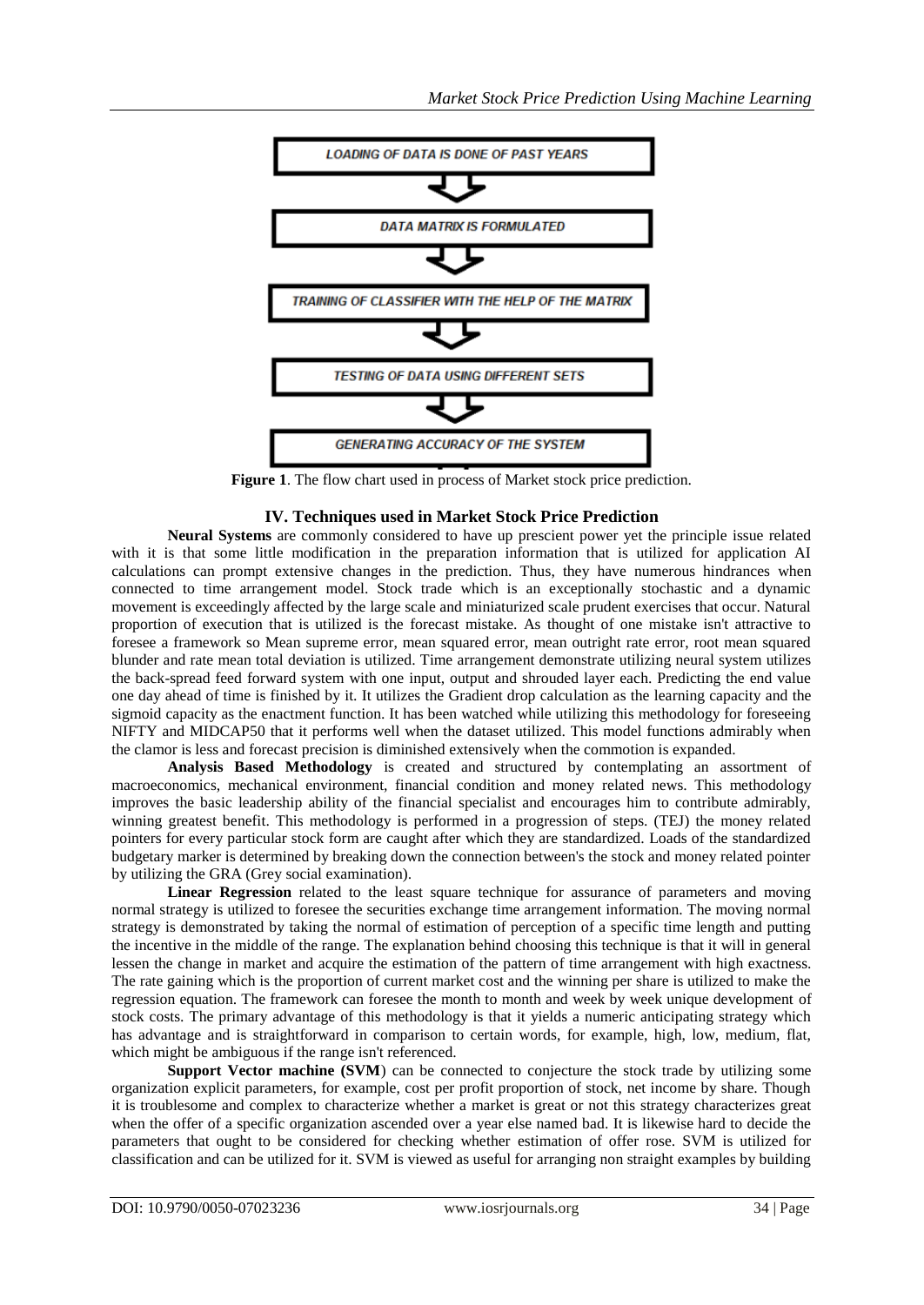up a solid connection between the class names and information variables. It has been seen that the model proposed can have higher exactness by including extra variables.

By concentrating just available close esteem and the open estimation of an offer this design encourages the client to either retain, purchase or sell an offer bringing about great choice ability. Data is acquired from the yahoo Finance and it is spoken to as a period arrangement demonstrate. The ANN that is utilized comprises of 1 input,2 concealed layer and 1 yield layer and considers most extreme ages to be 5000. By experimental testing it is discovered that the ideal number of neuron in the primary shrouded layer ought to be half of that in the info layer with the information layer comprising of 44 neurons. The mean of both the real and anticipated information is determined and is there is where the mean of information anticipated is more than the real information got from the preparation set then the framework recommends the financial specialist to purchase a specific stock or else he is proposed not to purchase the stock and trust that proper time will purchase the equivalent. . heuristic calculation propelled from the conduct of the honey bee. It comprises of different stages and at each stage we select a superior arrangement or in other term a superior estimation of wellness work. This can be comprehended as honey bees visiting sources that have more prominent nectar than different patches of blossoms in the neighborhood. With a noteworthy exertion to make versatile and decentralized calculations swarm knowledge is being developed as a noteworthy region of research at present. Examining the conduct of different living beings like the bumble bee, insect settlement and E. coli microorganisms helps in the worldwide improvement of a specific application explicit capacity This model can foresee short and long haul stock costs.



#### **V. Some Results of Predicting near to the Actual Stats:**

**Figure 2.** The actual and estimated value graph by the system on the adjusted close value of the stock. The Blue is predated values and has red active or true values.



**Figure 3.** The chart of real values (blue) and estimated values (red)